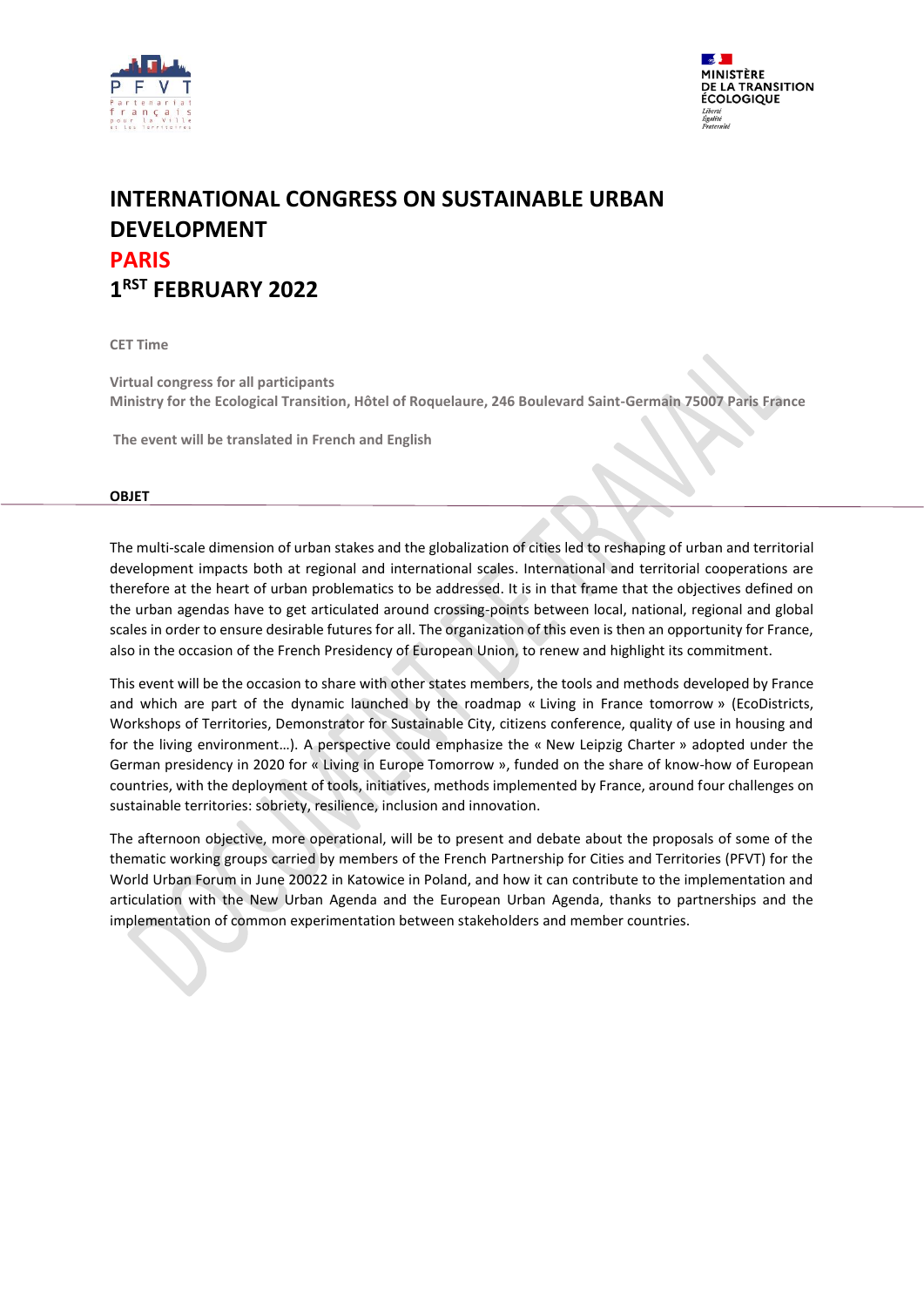



#### \*To be confirmed

**8.30 AM. OPENING FOR SPEAKERS**

#### **9.15 AM. INTRODUCTION**

Bérangère Abba, Secretary of State attached to the Minister for Ecological Transition, in charge of Biodiversity

Allocution of Elisa Ferreira, European Commissioner for Cohesion and Reforms (filmed intervention)

Morning moderated by Giuseppe Bettoni, Professor of political geography, University of Rome « Tor Vergata »

**9.30 AM. ROUNDTABLE N°1. Ecological transition: nature in city and biodiversity for a more resilient city** 

Bérangère Abba, Secretary of State attached to the Minister for Ecological Transition, in charge of Biodiversity

Maud Lelièvre, Representative of France at the International Union for Conservation of Nature Congress, General Delegate of Ecomaires

Representative of the city of Lisbon, Portugal \*

Henri Bava, President of the International federation of landscape planners (IFLA) Ronan Dantec, Senator of Loire-Atlantique, President of Climate Chance

**10.15 AM. ROUNDTABLE N°2. From the citizen to Europe and abroad! Mobilizing the stakeholders at every territorial scales**

Introduction: presentation of the results of the citizen consultation "Living in France tomorrow"

Jacqueline Gourault, Minister for Territorial Cohesion and Relations with Local Government Patrice Vergriete, Mayor and President of the City of Dunkirk, President of France Sustainable City and Deputy President of the National Federation of Urban Planning Agencies Maimunah Mohd Sharif, Executive Director of UN-Habitat or her representative Wallis Vanderbrock-Goelen, Expert to the Deputy General Director, DG Regio, European Commission

Gerard Wolf, President of the Task Force Sustainable Cities of Medef International

**11.00 AM. BREAK**

**11.15 AM. ROUNDTABLE N°3. Rebuild the city on the city: affordable housing and quality of landuse for sobriety**

Emmanuelle Wargon, Minister delegated, attached to the Minister for Ecological Transition, in charge of Housing

Jean Rottner, President of the Greater East Region and Deputy Mayor of the City of Mulhouse Margit Noll, Chair of the management board of the program Joint Programming Initiative Urban Europe

Sorcha Edwards, General Secretary of Housing Europe, European Federation of public, cooperative and social housing

Bruno Arcadipane, President of Action Logement

**12.10 PM. CONCLUSION. European politics implementing the sustainable development goals and the new urban agenda: Europe at the forefront**

Emmanuelle Wargon, Minister delegate for Housing, attached to the Minister for Ecological Transition

**12.25 PM. PICTURES with the panel and LUNCH**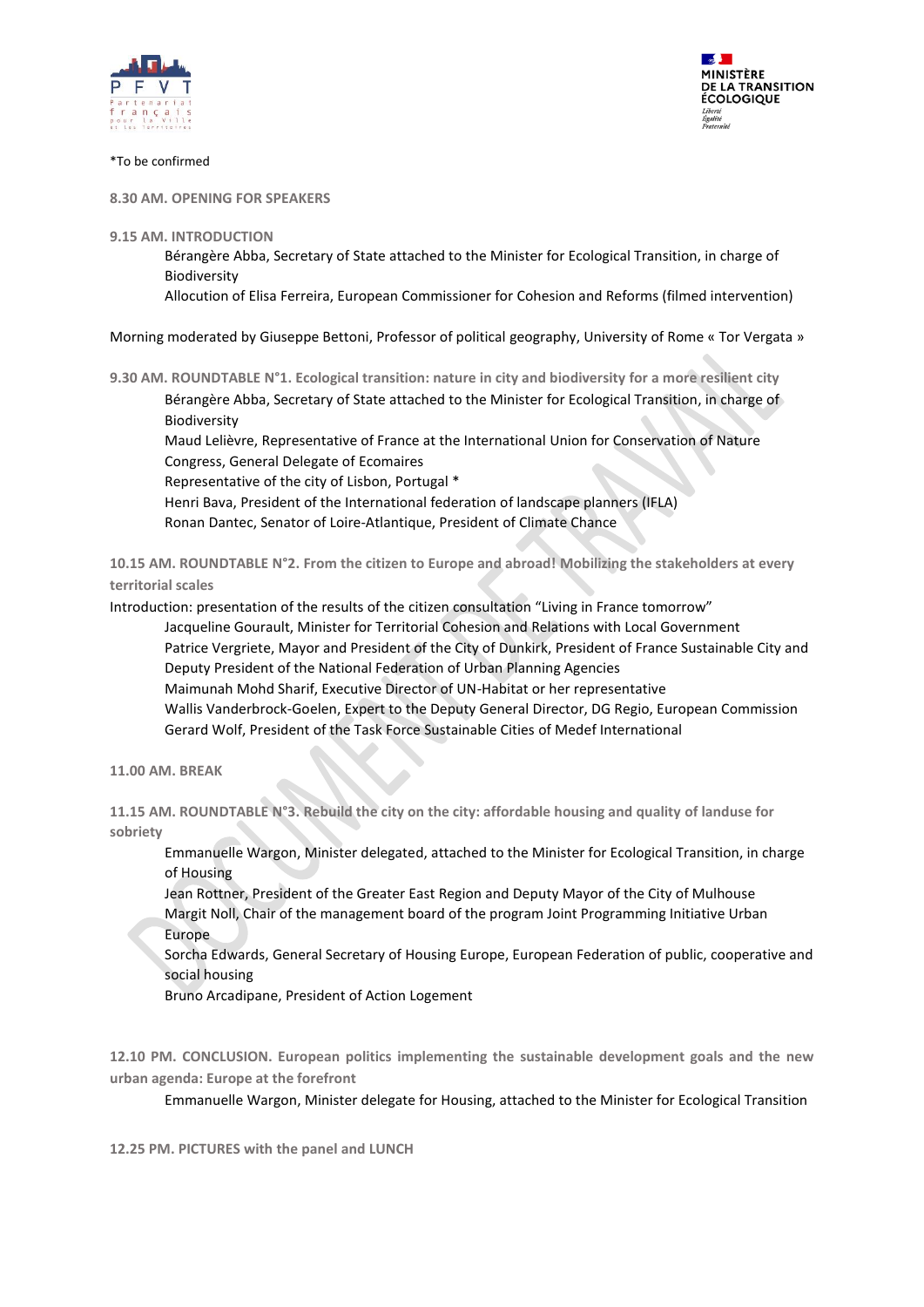



## **2.00 PM. THEMATIC WORKSHOPS**

Each workshop is headed by an elected representative

In each workshop, students from Sciences Po Paris will briefly present their work about the articulation between European and International urban agendas.

## **Workshop 1. Transborder and European cooperation**

Moderated by Aurélien Biscaut, General Secretary of the Transfrontier Operational Mission (MOT) Headed by: Christian Dupessey, Mayor of Annemasse, President of the Transfrontier Operational Mission (MOT)

With experiences from:

Frédéric Duvinage Director of the Eurodistrict Trinational of Bâle (ETB) Delphine Gaudart-Brunet, Head of European project, Community of agglomeration of La Rochelle Ocskay Gyula, General Secretary of the Association of Central Europe for Transfrontier Initiatives (CESCI), Budapest, Hungary

Damien Nerkowski, Director of the Public Planning Institution (EPA) Alzette-Belval Nicolas Rossignol, Chief of unit conclusive data and sensibilisation, Program ESPON

# **Workshop 2. Urban planning authorities**

Moderated by Eric Huybrechts, Director of international affairs, Institut Paris Region Headed by: Florian Bercault, Mayor of Laval, President of the National Commission EcoQuartiers With experiences from:

Pascal Berteaud, General director of the CEREMAMichel Salem-Sermanet, General director of Efficacity and Fabrice Boissier, General delegate director, ADEME, holders of the Label VDI Christine Leconte, President of the French National Council of the Order of Architects (CNOA) Sébastien Maire, General Delegate of France Ville Durable

Jean-Baptiste Marie, General Director of the European urban and architectural projects Tom Sanders, Director of strategic development, Brussels Perspective

# **Workshop 3. Well-being, health and food**

Moderated by Brigitte Bariol-Mathais, General delegate at the French National Federation of Urban Planning Agencies (Fnau) coordination of the French Partnership for Cities and Territories (PFVT) Headed by Françoise Schaetzel, Deputy president of the Eurometropole of Strasbourg, in charge of Environmental health and air quality, and municipal councellor of Strasbourg

Anne Roué-Le Gall, Researcher at the School of High Study of Public Health (EHESP), holder of the project ISADORA

Gilles Martin, Decentralized cooperation adviser, Food and Agriculture Organization (FAO)

Philippe Mary, Head of international affairs, UrbaLyon Urban planning agency of Lyon Metropolitan area

Jorge Brito, Executive secretary of the intercommunal community of Coimbra, Portugal, lead partner of the network Urbact Food Corridors

# **Workshop 4. Women in the city**

Moderated by Marion Oderda, Advisor at the City of Paris, PhD, Expert equalities for the High Commissioner for Equality

Headed by Elise Pereira-Nunes, Deputy-mayor of Tours, president of the Gender Group for United Cities France Chris Blache, Co-founder and coordinator of the Think and Do Tank Gender and Cities

Hélène Fernandez, French high official in charge of equality for the Ministry of Ecological Transition Sylvie GUERRY GAZEEAU, Vice-President of the Community of Agglomeration of La Rochelle, Mayor of Clavette and President of the commission "Equality between men and women in the local life " of the AFCCRE

Simon Virlogeux, parliamentary collaborator, pilot of the working group "women and cities" of the PFVT

Linda Gustafsson, Umea, Sweden, lead partner of the Urbact network GenderedLandscape